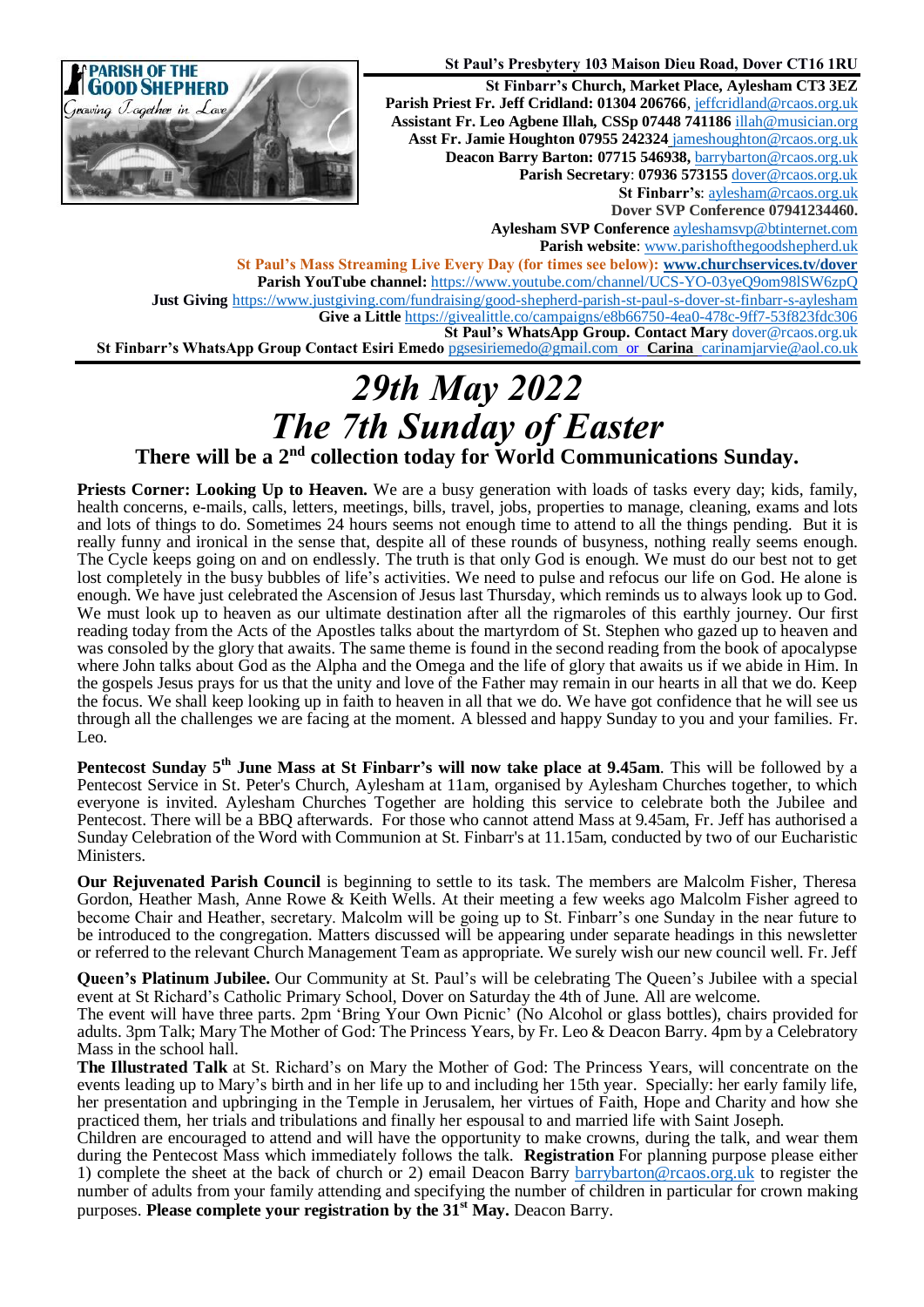Please pray for Theresa Walker, who died recently. Theresa's Funeral Mass will be at St Paul's on 24<sup>th</sup> June at 11am. Also, Bernadette Crittell, whose Funeral Mass will be in St Paul's on Monday 6th June at Midday; May They Rest in Peace and Rise in Glory.

**Women's Guild Meeting.** Wednesday 1<sup>st</sup> June at 2.30pm in the Parish Hall. Please come and join us for a Jubilee Celebration.



**Crowning of Mary.** Parishioners and clergy of St Paul's along with some of St Richard's children took part in the annual service of Crowning of Mary, organised by Moya Munro, that took place in St Paul's church, Dover on the afternoon of Sunday 15th May. Each year the school generously allows St Paul's to borrow the statue. Following the service which included a short homily from Fr Leo and hymns dedicated to Mary, adults and children celebrated socially with tea, cakes and ice cream. A great time was had by all. Deacon Barry

**The Next Bible Study** will take place on Thursday June 2<sup>nd</sup> after the 10am Mass and be followed by the rosary.

**SVP - ST Paul's Conference.** We at St Paul's SVP have been active in this parish for over forty years and in that time, we have helped many of our parishioners and their families and friends. If you know of anyone that we can assist in any way please contact us on 01304 365326 or 01304 268400. All calls are kept confidential. New members always welcome and an hour or two a week of your time much appreciated. Love your God, love your neighbour. That is what we do.

**Special SVP Collection Next Weekend** in both churches to support the roll of our local St Vincent De Paul Society.

**Sunday Obligation** Our Bishops are asking all, not at too much risk and who possibly can, to start attending Sunday Mass in Church from Whit Sunday, June the 5th. They have published a lovely document about it, which is available on our website [https://www.parishofthegoodshepherd.uk/newsletters/.](https://www.parishofthegoodshepherd.uk/newsletters/) In it they rejoiced in how so many had been sustained by joining in Mass via the internet and encouraged people when they can't get to church to continue to do so.

**Archdiocese of Southwark 2022 Spring Assembly** by the Justice and Peace Commission on Saturday 25th June is being held here in St Paul Hall, Dover. Preceded by Mass, for those who wish to attend, at 10am at St Edmunds Chapel, Priory Road, Dover CT16 1BB. Registration 10.40am at St Paul's. Programme 11am to 4pm. Entitled: Caught in the Act: How do we open a sea of hospitality in a distorted world for people fleeing countries of war, climate and economic disaster, when the Nationality and Borders Act and removal to Rwanda threaten their very being? Plus navigating the challenges to find opportunities in offering safe sanctuary to the people from Ukraine. There will be keynote speakers from major organisations. Everyone welcome. Entrance is free. Lunch is provided. Donations suggested. Email: [jpiccontact@rcaos.org.uk](mailto:jpiccontact@rcaos.org.uk) or just turn up on the day. Finishing with a prayer service at the sea front and ice-creams on the beach.

**CTiD Open Meeting 7pm, Thursday 9th June 2022, Dover Baptist Church.** Everyone Welcome. Yes, all Christians not just clergy and church leaders! Refreshments provided. Come and hear speakers from:

Dover Outreach Centre - Homeless Project; Paul and Noel

Dover District Council - How they are working with churches; Shaun and Debbie

Dover Foodbank - Changes and ongoing developments; Laura

For more information, full agenda, minutes of previous meeting please email Hazel Groves CTiD Secretary; [ctid.secretary@gmail.com](mailto:ctid.secretary@gmail.com)

**News from Dover Outreach Hub**. We have had a steady flow of Ukrainian refugees coming in through the Hub. They have used a variety of services, including using the shower and having food. Some have slept overnight, before heading on to their destinations. Home checks: If you haven't registered your interest to become a host on th[e www.Gov.UK](http://www.gov.uk/) website you will need to do this and you will need to have a DBS check. Home checks will only go ahead once this is completed. You won't be able to be matched with anyone until home checks are passed.

**Ukrainian Support Meetings.** This is in the Sunrise Café, from 1pm to 3pm on Thursdays, with the option of using the meeting rooms in Outreach Centre, for private conversations. There will be free tea, coffee, cakes etc available. We are inviting agencies to join us, to help support our hosts and guests. Free ESOL (English for speakers of other languages) classes with Kent Adult Education. Contact Paula for appointments (she is based in Folkestone) and her number is 03000 411040. She needs for each applicant - Name, Sponsor's address, DOB, Phone no and Email address. Paula will create a student number and register them for a 20-minute appointment. The classes will be free. If you know anyone who is hosting Ukrainian refugees, and think they may benefit from these classes, please share this information with them. Please contact me if you have any questions or need any assistance with online form filling etc, I am here to help. Samm, Admin for Ukraine Support. Mobile: 07936 397252. [admin@doveroutreachcentre.com](mailto:admin@doveroutreachcentre.com)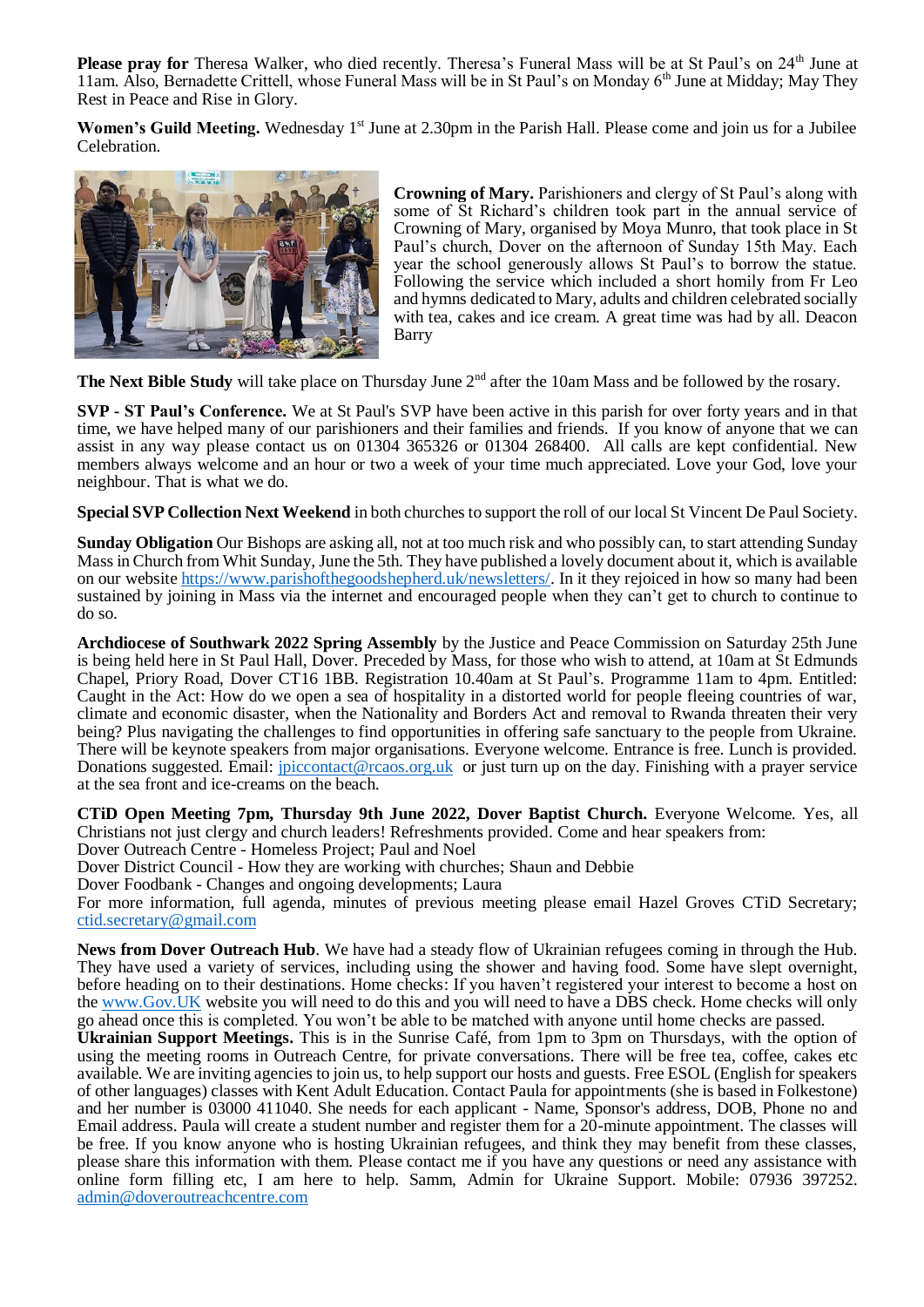# **Readings for Sunday 29th MAY 2022**

## First reading **Acts** 7:55-60

these words he fell asleep.

*The stoning of Stephen* Stephen, filled with the Holy Spirit, gazed into heaven and saw the glory of God, and Jesus standing at God's right hand. 'I can see heaven thrown open' he said 'and the Son of Man standing at the right hand of God.' At this all the members of the council shouted out and stopped their ears with their hands; then they all rushed at him, sent him out of the city and stoned him. The witnesses put down their clothes at the feet of a young man called Saul. As they were stoning him, Stephen said in invocation, 'Lord Jesus, receive my spirit.' Then he knelt down and said aloud,

## **Responsorial Psalm 96(97):1-2b,6-7,9 The Lord is King, most high above all the earth.**

'Lord, do not hold this sin against them'; and with

#### **Second reading Apocalypse 22:12-14,16-17,20**  *Come, Lord Jesus*

I, John, heard a voice speaking to me: 'Very soon now, I shall be with you again, bringing the reward to be given to every man according to what he deserves. I am the Alpha and the Omega, the First and the Last, the Beginning and the End. Happy are those who will have washed their robes clean, so that they will have the right to feed on the tree of life and can come through the gates into the city.'

I, Jesus, have sent my angel to make these revelations to you for the sake of the churches. I am of David's line, the root of David and the bright star of the morning. The Spirit and the Bride say, 'Come.' Let everyone who listens answer, 'Come.' Then let all who are thirsty come: all who want it may have the water of life, and have it free. The one who guarantees these revelations repeats his promise: I shall indeed be with you soon. Amen; come, Lord Jesus.

Gospel Acclamation cf. Jn14:18 **Alleluia, alleluia!**

## **I will not leave you orphans, says the Lord; I will come back to you, and your hearts will be full of joy. Alleluia!**

## **Gospel John 17:20-26**

## *Father, may they be completely one*

Jesus raised his eyes to heaven and said: 'Holy Father, I pray not only for these, but for those also who through their words will believe in me. May they all be one. Father, may they be one in us, as you are in me and I am in you, so that the world may believe it was you who sent me. I have given them the glory you gave to me, that they may be one as we are one. With me in them and you in me, may they be so completely one that the world will realise that it was you who sent me and that I have loved them as much as you loved me. Father, I want those you have given me to be with me where I am, so that they may always see the glory you have given me because you loved me before the foundation of the world. Father, Righteous One, the world has not known you, but I have known you, and these have known that you have sent me. I have made your name known to them and will continue to make it known, so that the love with which you loved me may be in them, and so that I may be in them.' The Creed in Slow Motion

## **Act of Spiritual Communion**

**My Jesus, I believe that You are present in the Most Holy Sacrament. I love You above all things and I desire to receive You into my soul. Since I cannot at this moment receive You sacramentally, come spiritually into my heart. I embrace You as if You were already there and unite myself wholly to You. Never permit me to be separated from You. Amen**

## **A Prayer for Ukraine**

**Loving and merciful God, we pray for the people of Ukraine, for all those suffering or afraid, that you will be close to them and protect them. We pray for world leaders, for compassion, strength and wisdom to guide their choices. We pray for the world that in this moment of crisis, we may reach out in solidarity to our brothers and sisters in need. May we walk in your ways so that peace and justice become a reality for the people of Ukraine and all the World. Amen**

## **Please Pray for those who are unwell:**

**At St Finbarr'**s: Mrs T. Phillipson, Esiri Emedo, Charlie Golden, Tina Isaacs, Ray Deverson, Lucy Purbrick, Amanda Dennis, Jadon Michael Kalp, Denise Mastro, Tara Conklin, Jamie Chitwood.

**At St Paul's**: Neil Stevens, Joyce Nix, Gail White, Edward McCue Jnr; Jessica Robinson, Bailey Turner, Patrick McMenamin, Peggy Merrell, Ryan Whittall, Denise Bishop, Sean O'Regan, Iris (Tilly) Ball, Jean Ann Dowle, Norman and Nina Woolhouse, Ted Peel, Christopher Browne, Angela, Ellen McGurk, Helen Davies, Chris Francis, Alice Wilson, Angela Henbrey, Madison Woodall, Julie Balston, Elisa Gomez Melero, Ann Tomalak, Cathy Huntley, Mary Nelson, Emin Jain, Pat Sherratt & Chris Roy.

#### **Please Pray for those whose anniversaries occur at this time:**

**At St Finbarr's:** Kathleen Simpson, Elizabeth Mary Herr, Agnes Steele, Owen Yore.

**At St Paul's:** Grace Clayton, Betty Gavigan, Lyn Heynen, Fr. Joseph Redmond, Fr William Howell, Agnes Steele, Emily Irene Saueressig, William Millar, Mary Helen Mackett, Joseph Johnston, Florence Corry, Elsie Wickens, John O'Meara, Teresa Mary Chillingworth.